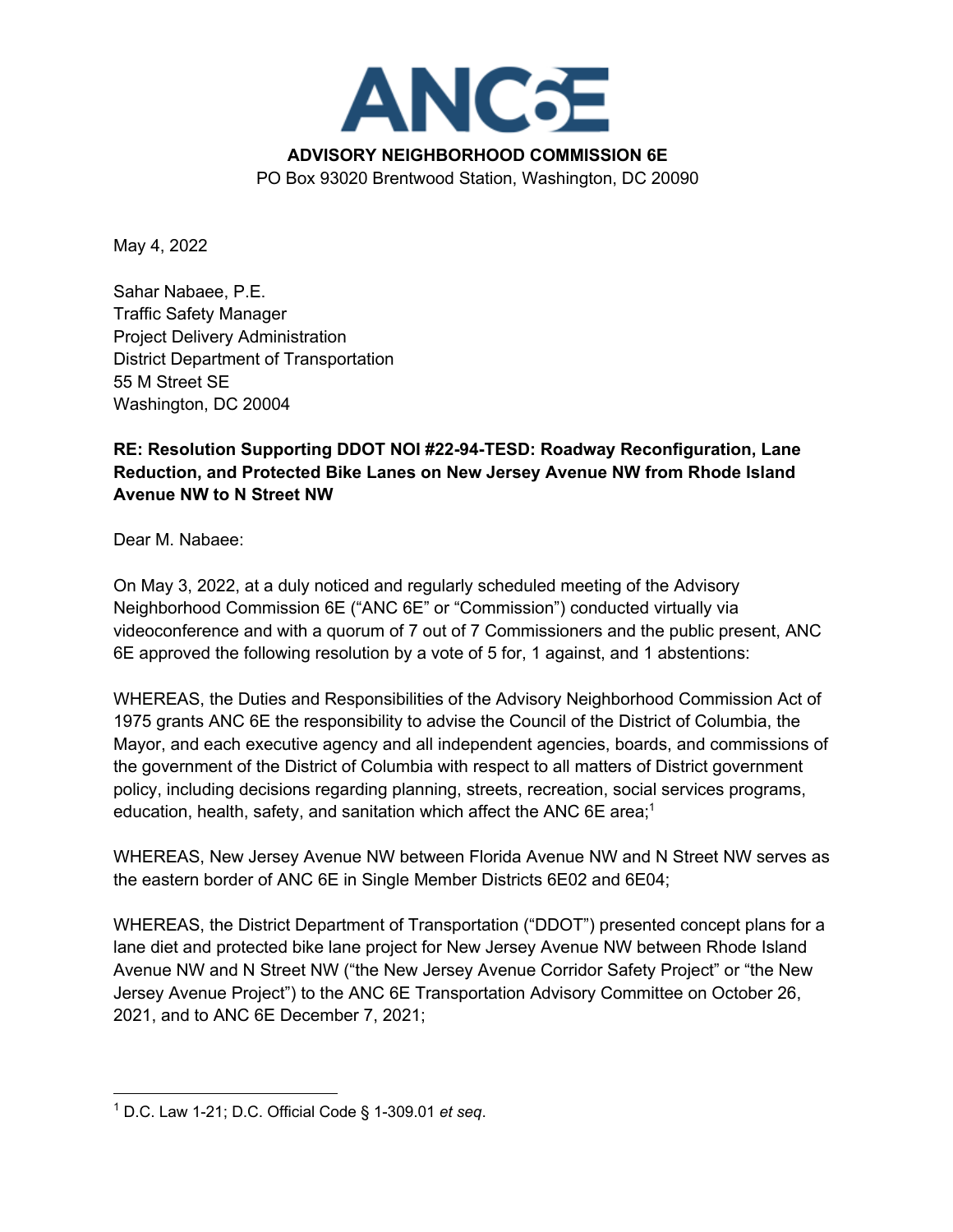

WHEREAS, the segment of New Jersey Avenue NW between Rhode Island Avenue NW and N Street NW is included in the moveDC Bicycle Priority Network. Building protected bike lanes along the Project corridor will create connections to critical bicycle facilities on R Street NW, Q Street NW, and New Jersey Avenue NW south of N Street NW;

WHEREAS, the 100% design plans for the S Street NW Revitalization Project include a lane diet and protected bike lane on New Jersey Avenue NW between Rhode Island Avenue NW and Florida Avenue NW and closure of S Street NW between New Jersey Avenue NW and 4th Street NW. Combined with the proposed New Jersey Avenue NW Safety Project, this creates an continuous bike route between the Shaw and LeDroit park neighborhoods;

WHEREAS, between 2018 and 2020, DDOT documented 172 crashes in the Project corridor, with the highest volume of crashes occurring at the intersection of New Jersey Avenue NW and Rhode Island Avenue NW (48 crashes) and the intersection of New Jersey Avenue NW and O Street NW (42 crashes);

WHEREAS, ANC 6E has repeatedly requested that DDOT implement traffic calming measures on New Jersey Avenue NW, including supporting the S Street NW Revitalization Project and a pair of DDOT Notices of Intent ("NOI") regarding safety improvements and signalization of the intersection of New Jersey Avenue NW and O Street NW.2 The New Jersey Avenue NW Corridor Safety Project builds on these other initiatives to calm traffic and create facilities to support a multimodal New Jersey Avenue NW;

WHEREAS, the NOI for the New Jersey Avenue NW Corridor Safety Project would reduce the number of travel lanes on New Jersey Avenue NW through the project corridor from two lanes in each direction to one lane in each direction with a shared central turning lane. According to the Federal Highway Safety Administration, these types of "road diets" are shown to reduce crash volume by 19 to 47 percent, reduce vehicle speed differentials, improve mobility and access by all road users, and integrate the roadway into surrounding uses that results in an enhanced quality of life<sup>3</sup>;

WHEREAS, the NOI for the New Jersey Avenue NW Corridor Safety Project include protected bicycle lanes between Rhode Island Avenue NW and N Street NW;

https://drive.google.com/file/d/1c2VHwcQwOQk4ScfR7E2RPa15\_RpVinqJ/view?usp=sharing. ANC 6E Support for Traffic Signal Installation at the Intersection of New Jersey Avenue and O Street NW (NOI 21-197-TESD), Available: http://anc6e.org/wp-content/uploads/2021/07/Support-for-Traffic-Signalat-the-Intersection-of-NJ-Ave-O-St-NW-NOI-.docx

 $2$  ANC 6E Conditional Support for Traffic Safety Improvements at the Intersection of New Jersey Avenue and O Street NW (NOI-21-139), Available:

<sup>&</sup>lt;sup>3</sup> https://safety.fhwa.dot.gov/road\_diets/